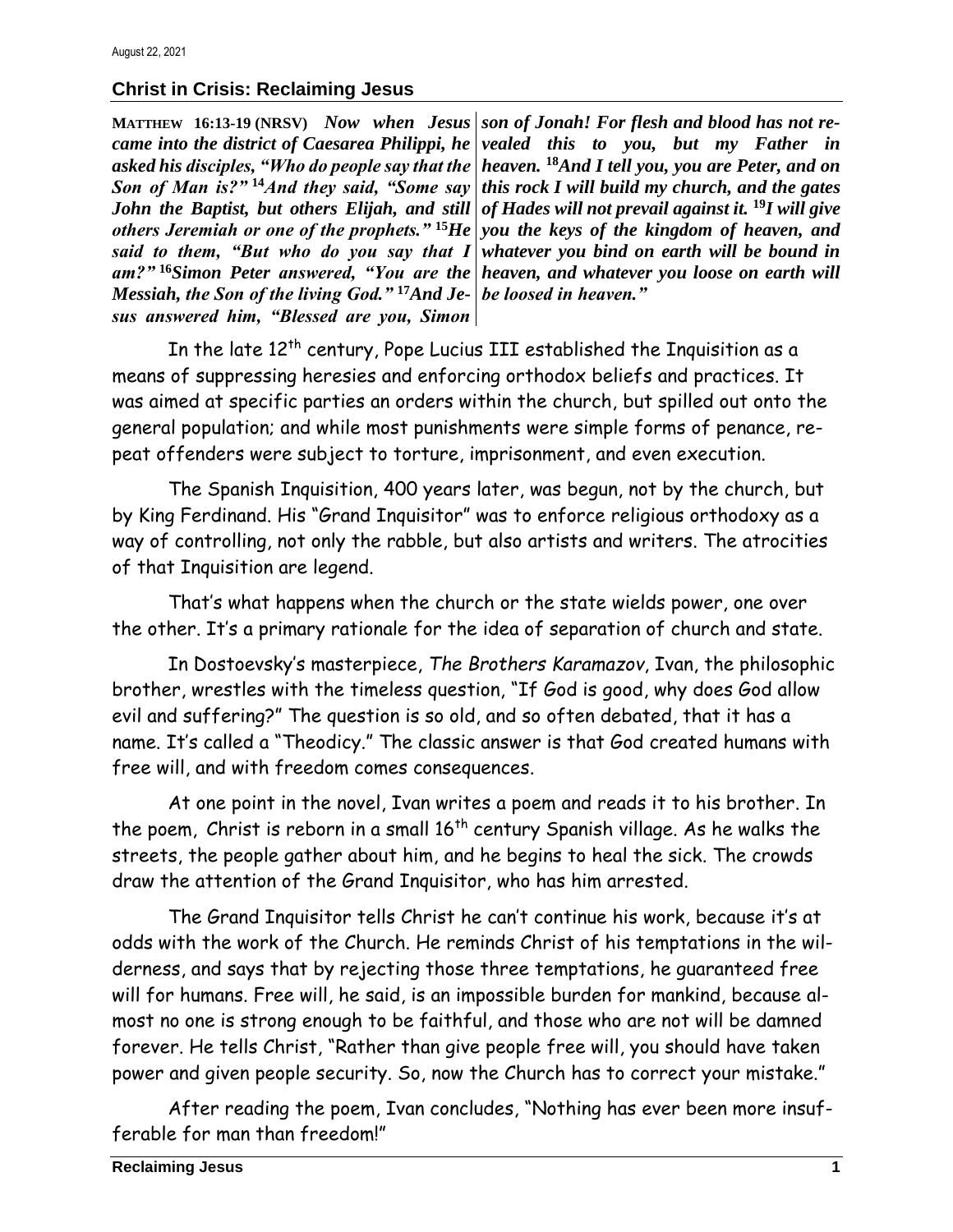Seventy years after Dostoevsky's novel, George Orwell published *1984,* in which he describes events not unlike the Inquisition, except, it's not the church that suppresses freedom of thought, "Big Brother" is totalitarian government.

There are those all across the ideological spectrum who believe we are living out a similar scenario in our time—some pointing out oppressive religious policies, while political conservatives call our government "socialist," while political liberals call it fascist, or worse.

There is virtually no room for doubt or denial: we live in critical times. Virtually every ideology—religious, political, cultural, scientific, educational—even common ethics and basic morality—are embroiled in belligerent and divisive rhetoric.

Dostoyevsky was writing fiction . . . but oh, how familiar that tale is in our own time and our own context. It has become so easy for the church in our generation to disregard, disarm, and domesticate Jesus to the point that he hardly resembles the Jesus of the New Testament.<sup>1</sup>

Some of what I've been saying is my paraphrase of comments in the opening of a book by Jim Wallis, founder and editor of *Sojourners Magazine*. Today I'm beginning a series of sermons entitled, "Christ in Crisis: Why we need to Reclaim Jesus." It will follow the organizational structure and is inspired by a book of the same title, written by Jim Wallis, founder and editor of *Sojourners Magazine*.

It's not an exaggeration to say that Christianity in America is in danger of being hijacked. Many *Mainline Protestants* are saying that danger is not from emerging secularism, but from being popularly identified with right-wing political agendas; by embracing a so-called prosperity gospel; and, far too often, by narrow opposition to scientific conclusions, by discounting the value of education, and embracing misogyny, xenophobia, homophobia, and on and on.<sup>2</sup>

On the other hand, many *Evangelicals* are saying the danger, indeed, *is* creeping secularism, a liberal political agenda and an open defiance of biblical teachings about sin. They point to a heretical openness to other religions, particularly Islam, and a heretical embrace of scientific statements they believe deny a literal understanding of the biblical accounts of creation, virgin birth, resurrection, the second coming of Christ, and on and on.

While *genuine* Christianity is not in the pocket of either the left or the right, or any other human ideology for that matter, the perceptions are very real. And perceptions often become reality, unless a counternarrative emerges. Meanwhile, a spiritually hungry, institutionally disillusioned public has abandoned a church that cannot manifest itself united in Christ Jesus.

<sup>1</sup> My paraphrase of Bishop Michael Curry, Foreword to Jim Wallis. *Christ in Crisis* . (HarperOne. Kindle Edition.) Location 41. 2 Ibid., Location 60.